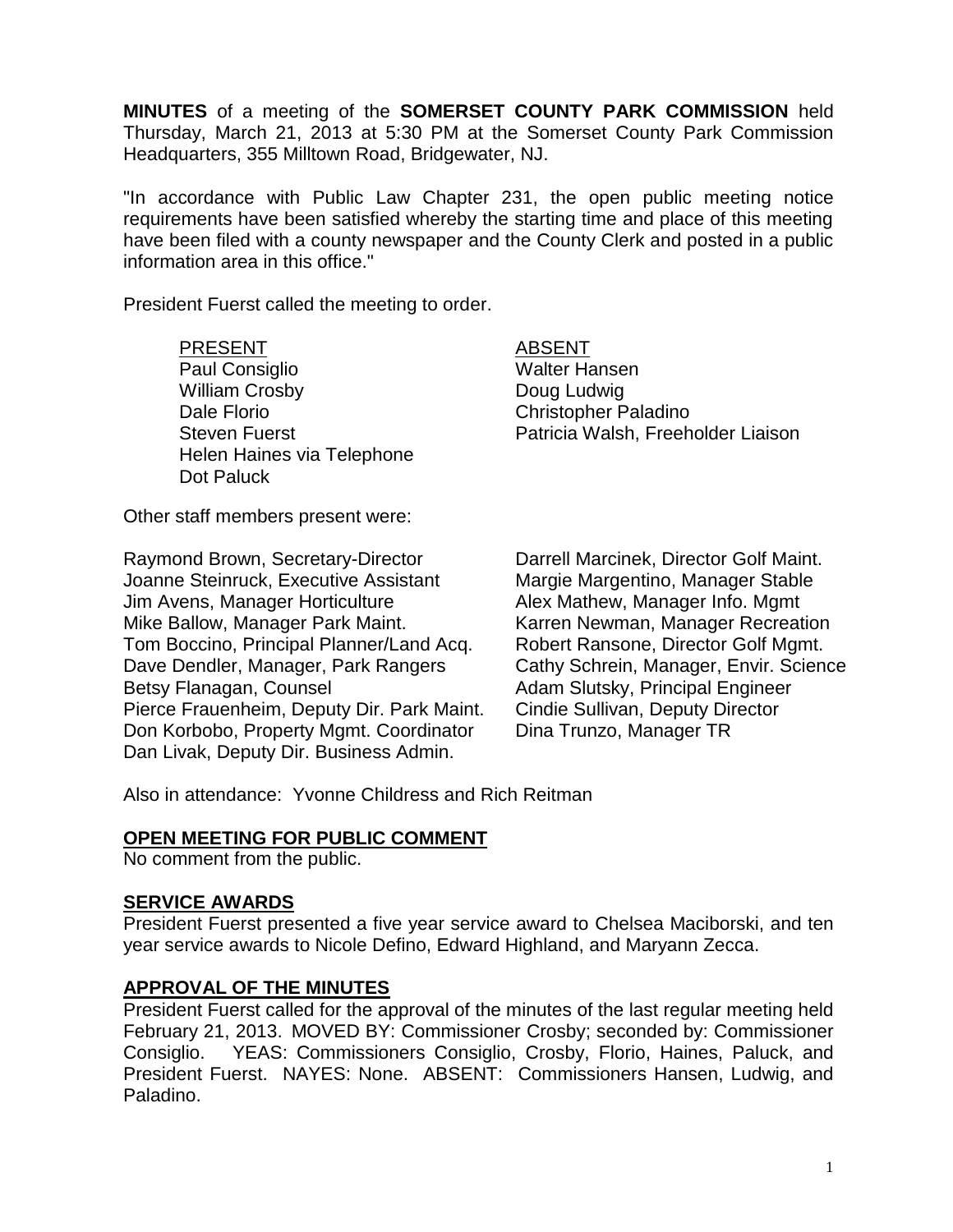President Fuerst called for the approval of the minutes of the last Work Session held on March 14, 2013. MOVED BY: Commissioner Crosby; seconded by: Commissioner Paluck. YEAS: Commissioners Crosby, Florio, Haines, Paluck, and President Fuerst. NAYES: None. ABSTAIN: Commissioner Consiglio. ABSENT: Commissioners Hansen, Ludwig, and Paladino.

# **APPROVAL OF BILLS FOR PAYMENT**

## **Resolution R13-021 - Payment of Claims**

Resolution authorizing payment of bills for \$630,501.10 comprising of check numbers 230985-230992, 230281-230351, 230364-230405, and 230924-230984. MOVED BY: Commissioner Consiglio; seconded by: Commissioner Crosby. YEAS: Commissioners Consiglio, Crosby, Haines, Paluck, and President Fuerst. NAYES: None. ABSTAIN: Commissioner Florio. ABSENT: Commissioners Hansen, Ludwig, and Paladino.

## **DIRECTOR'S REPORT**

Director Brown submitted a report for the month of February 2013.

Ray reported that the Park Commission received the Excellence in Design Award from the New Jersey Recreation and Park Association for the Morgan Pellowski Playground at Colonial Park. Ray thanked the team that put that project together and specifically thanked Tom Boccino, Adam Slutsky, Hatch, Mott, McDonald (the consultant), Cindie Sullivan, and Pierce Frauenheim.

## **COMMISSIONER CORRESPONDENCE**

- 1. Donation of \$300.00 from a neighbor of Buck Garden in appreciation of having trees that fell during Super Storm Sandy removed from their property.
- 2. Title for the Fleetwood Trailer and copy of resolution approving the transfer of ownership received from the Borough of Manville which is being used at Skillman Park.
- 3. Letter from Goldberg Segalla, along with the Construction Lien Claim of claimant, Power Partners MasTec LLC regarding solar generating facilities.
- 4. Letter from the owner of the antique mantel clock with the plate that reads Washington Rock stating that he has decided to keep the clock but the Park Commission will be the first to know if he changes his mind.
- 5. Letter from a resident neighboring Quail Brook Golf Course who had trees come down into her property during Super Storm Sandy and bend her fence. Staff has handled the removal of the trees.

# **2013 Operating Budget Discussion**

Commissioner Florio reported that the budget was discussed at length during the March 14 Work Session. Dale complimented Ray Brown, Dan Livak, staff, and County Finance for a great job.

Secretary-Director Brown reported that the budget is \$19,216,820.00 of which the total anticipated revenue is \$9,684,432.00 and the appropriated 2012 surplus is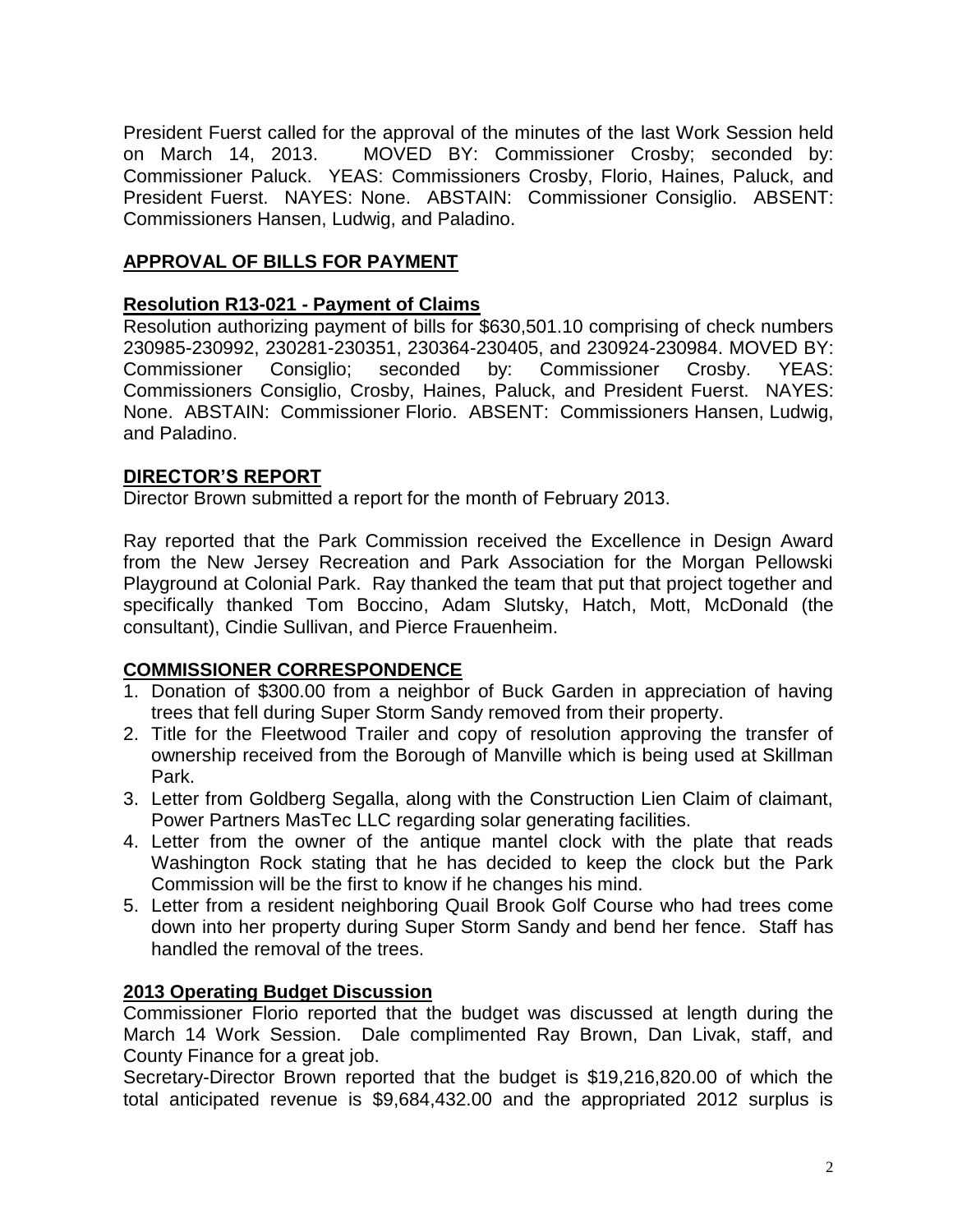\$1,532,388.00. The balance of the surplus is \$474,281.00. The budget addressed staff shortages in the Maintenance Department. The budget reflects the increase in bank fees of approximately \$125,000.00 in credit card charges. The relief from the Freeholders is greatly appreciated.

President Fuerst thanked the staff for the preparation and working within the constraints of the budget.

## **Resolution R13-022 – Adopting the 2013 Operating Budget**

Resolution adopts the 2013 Operating Budget. MOVED BY: Commissioner Florio; seconded by: Commissioner Crosby. YEAS: Commissioners Consiglio, Crosby, Florio, Haines, Paluck, and President Fuerst. NAYES: None. ABSENT: Commissioners Hansen, Ludwig, and Paladino.

## **CONSENT AGENDA**

# **RESOLUTIONS**

The following resolutions were MOVED BY: Commissioner Crosby; seconded by: Commissioner Consiglio. YEAS: Commissioners Consiglio, Crosby, Florio, Haines, Paluck, and President Fuerst. NAYES: None. ABSENT: Commissioners Hansen, Ludwig, and Paladino.

## **Resolution R13-023 – Award of First Year of a Five-Year Contract for Ice Cream/Soft Ice Concession**

Resolution awards a contract to Josefa, Inc. effective June 2013 as follows:

| YFAR <sub>1</sub> | YFAR 2     | YEAR 3     | YFAR 4     | YEAR 5     |
|-------------------|------------|------------|------------|------------|
| CONCESSION        | CONCESSION | CONCESSION | CONCESSION | CONCESSION |
| FFF.              | HEE.       | HFF.       | HFF.       | <b>HEE</b> |
| \$1,550.00        | \$1,650.00 | \$1,750.00 | \$1,850.00 | \$1,950.00 |

## **Resolution R13-024 – Authorizing County Co-Op Contract for Purchase of 2013 John Deere Utility Tractor with Compost Windrow Turner and Wager Wagon**

Resolution authorizes the purchase from Cammps Hardware & Lawn Products, Inc. The cost is not to exceed \$52,270.00 and will be used at the Stable.

#### **Resolution R13-025 – Awarding Competitive Contracts for Golf Shop Resale of Merchandise Year One of Five-Years**

Resolution awards contracts to Acushnet, Town Talk, Cutter & Buck, RJ Shepherd Co., Gear for Sports, Ping Inc., Jack Jolly & Son Inc., and Range Servant America Inc.

## **Resolution R13-026 – Award of First Year of a Two-Year Contract for Sod**

Resolution awards a contract to East Coast Sod & Seed and Selody Sod Farm, Inc. The cost is not to exceed \$17,000.00.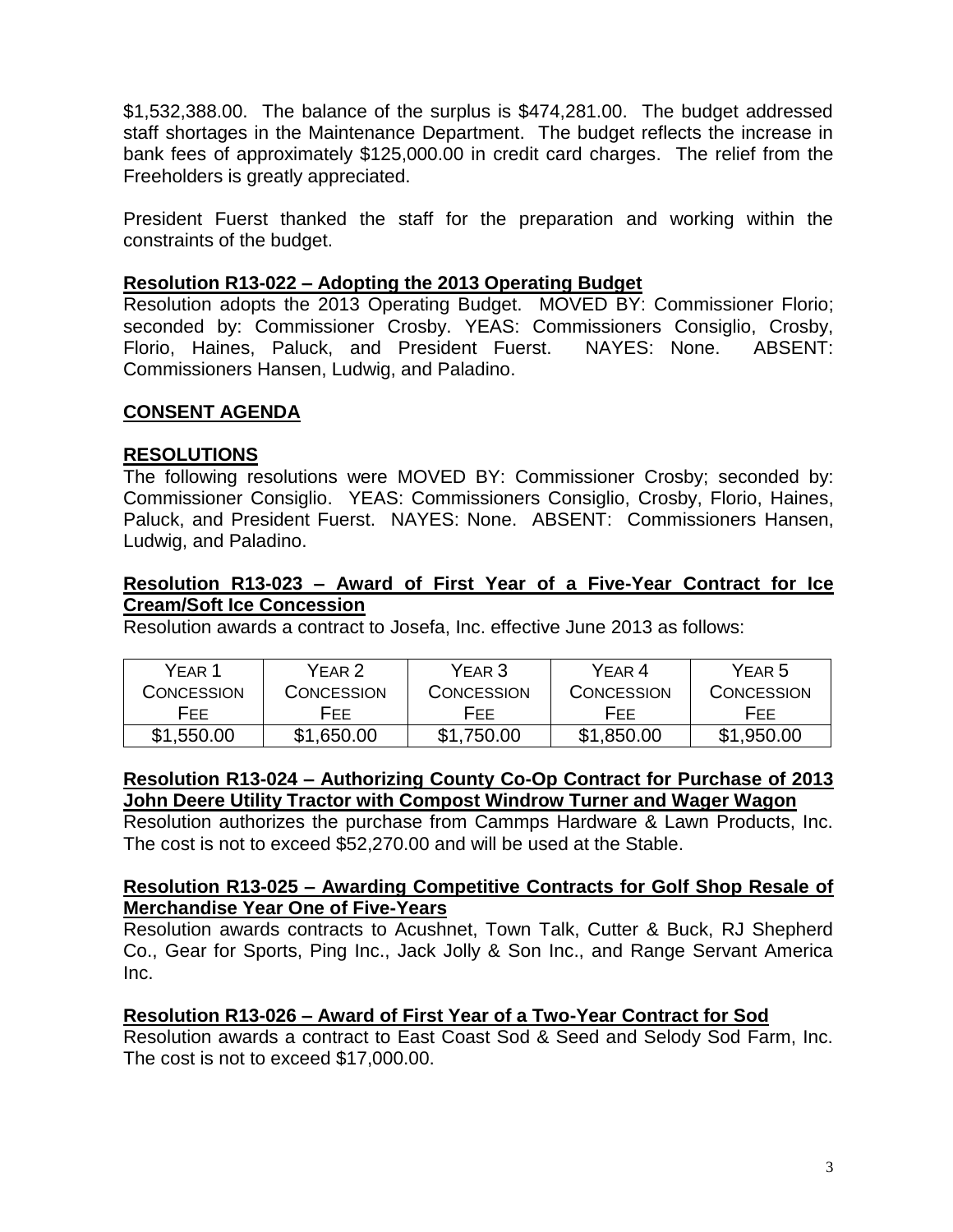# **Resolution R13-027 – Authorizing Contract from Cooperative Pricing Bid for Golf Course and Park Maintenance Materials**

Resolution awards a contract to Agrium Advanced Technologies, Andre & Sons, Fertl-Soil Turf Supply Inc., Fisher & Son Co. Inc., Mitchell Products, Greater Harvest, Plant Food Co. Inc., Primos Products Inc., Grass Roots Turf Products Inc., Harrells LLC, John Deere Landscapes, Landscape Materials Inc., Metro Milorganite Inc., J H Reid On-Site Recycling, Reed Perrine Sales Inc., Seeton Turf Warehouse LLC, Matrix Turf Solutions, Tri-State Materials LLC, The Terre Company of New Jersey, and Tuckahoe Sand & Gravel Inc. The cost is not to exceed \$455,000.00.

#### **Resolution R13-028 – Award of Second Year of a Three-Year County Co-Op Contract for Maintenance and Repair of Heating, Ventilation and Air Conditioning Systems and Boilers**

Resolution awards a contract to Professional Climate Control, Inc. and the cost is not to exceed \$33,700.00.

## **Resolution R13-029 – Award of Third and Final Year Contract for Plumbing Services**

Resolution awards a contract to Burlew Mechanical, LLC and Magic Touch Construction Co. The cost is not to exceed \$25,200.00.

## **Resolution R13-030 – Award of Contract for One (1) Additional Month for Refuse Disposal Service**

Resolution awards a contract to Kohler Waste Services Inc. and Republic Services of New Jersey LLC.

# **Resolution R13-031 – Award of Second One-Year Extension for Janitorial/ Cleaning Services**

Resolution extends the contract for one-month to All Clean Building Services, Inc. from May 1, 2013 through April 30, 2014. The cost is not to exceed \$46,624.80.

## **Resolution R13-032 – Award of County Co-Op Contract for Purchase of a Toro Groundsmaster Lastec with Deck**

Resolution awards a contract to Storr Tractor Co. The cost is not to exceed \$36,765.00 and will be used by the Park Maintenance Department.

## **Resolution R13-033 – Award of State Contract for Purchase of a 2013 Ford Explorer**

Resolution awards a contract to Celebrity Ford and the cost is not to exceed \$24,783.00. The vehicle will be used by the Park Maintenance Department.

## **Resolution R13-034 – Authorizing a One-Year Extension for Two Hunting Licenses**

Resolution extends the hunting license to Double O Rod & Gun Club for the hunting rights on the MacArthur Parcel for \$6,000.00 and Thorn Ridge Sportsman Club for the hunting rights on the Wnek/Grosso Parcel for \$3,150.00 for one year beginning September 1, 2013 and ending August 31, 2014.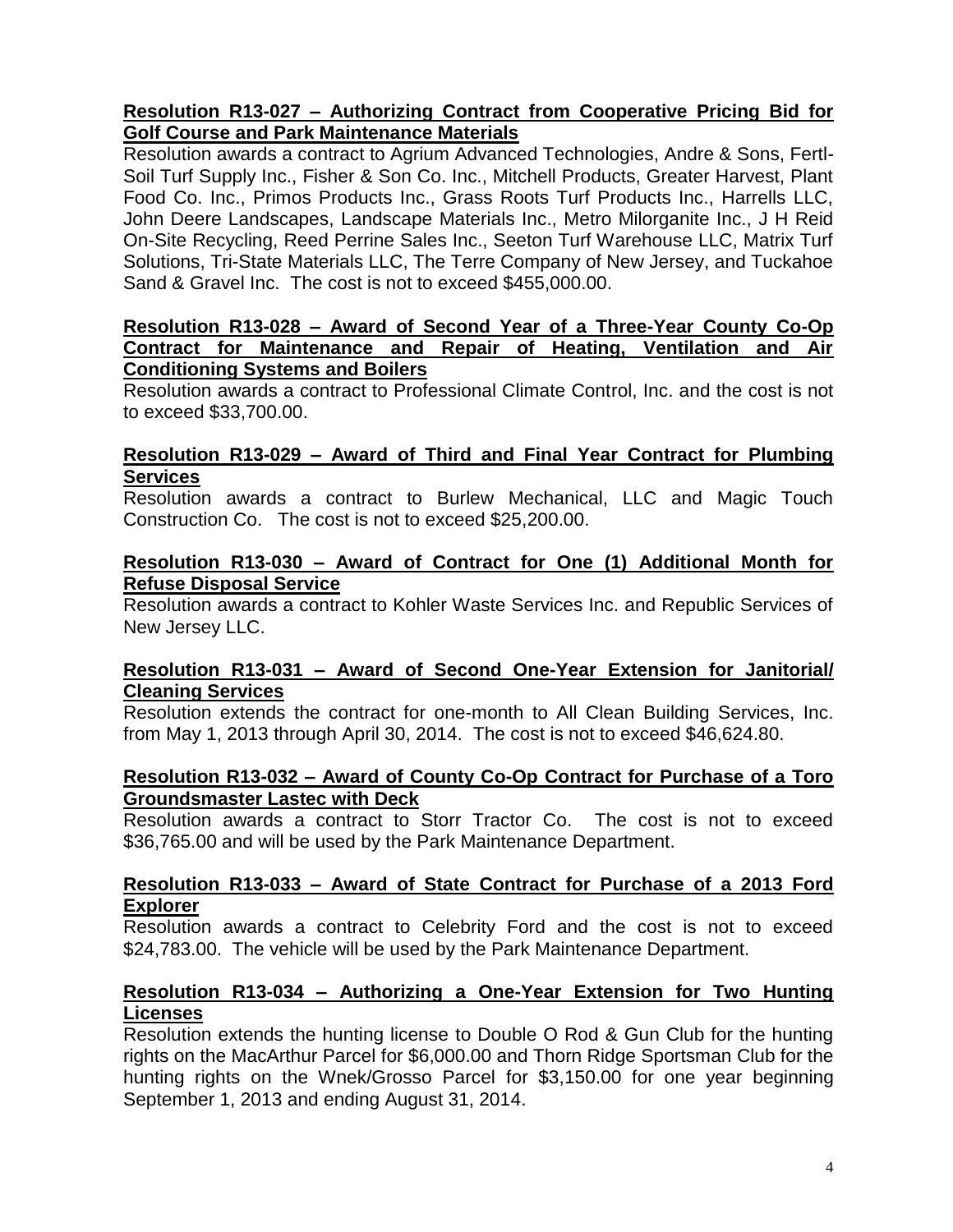#### **Resolution R13-035 – Awarding a Five Year Contract for Farming License**

Resolution authorizes a License Agreement to Wagner Farms for farming on the Carrier Parcel for \$3,501.00 from March 21, 2013 through December 31, 2017.

#### **COMMITTEE REPORTS**

#### **FINANCE/BUSINESS ADMINISTRATION**

Commissioner Florio, Chair of the Committee, submitted a report for the month of February 2013.

Commissioner Florio reported that the Capital Projects report has been distributed and it is important to read. Dale indicated the report will be distributed quarterly to follow the progress of the projects.

President Fuerst questioned a few old project completion dates. Tom Boccino responded that the 3M quarry fence project was a condition of the contract. That project is in discussion with the Quarry owners and the County is waiting for the Quarry to move on their portion of the contract that must be completed prior to our fencing the property.

Pierce Frauenheim reported that the Ross Farm and Natirar driveway projects are currently in the planning stage with the Engineering Department. The Gaiser Barn project is also in the beginning stages. The roofs that need replacement were discussed with the Capital Facilities Committee and it was determined that County Engineering will handle all roof repairs. Don Korbobo, Mike Ballow, and Frank Taddeo will be inspecting buildings to determine painting projects. The Colonial Park well is being streamlined and will soon be connected to city water. Adam Slutsky reported that the wells no longer meet the safety requirements.

#### **HUMAN RESOURCES**

Commissioner Consiglio, Chair of the Committee, submitted a report for the month of February 2013.

#### **LEISURE SERVICES**

A report for the month of February 2013 was submitted.

Cindie Sullivan, Deputy Director reported that Tom Boccino and Adam Slutsky have done a tremendous job on moving the Capital projects along. Ray also commented on how well the projects have been completed. Cindie and Cathy Schrein had a meeting to review the design of the garden with the community garden consultant, Tom Boccino, and Adam Slutsky. A naturalist will be hired to do programming on sustainable gardening and that will begin next spring. Cathy Schrein met with Cindie and Ray to share the progress on the design of the EEC Exhibit Hall. The exhibit will be completed within the next two years. There will be 43 new signs installed throughout the park system by Memorial Day. The history book should be completed within the next few months. Cindie will work with the Park Foundation on obtaining a printer and the Annual Report should be available next month.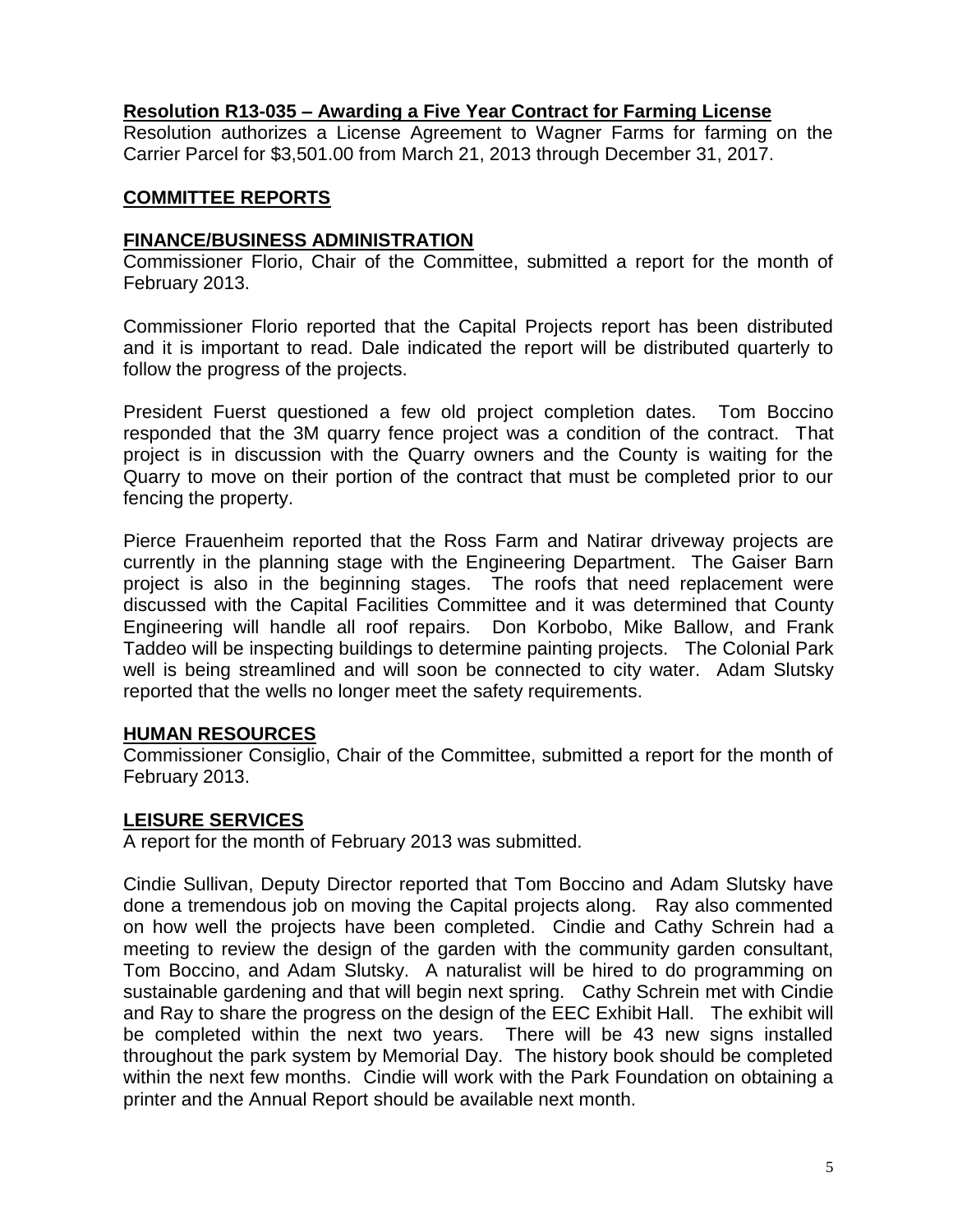Dina Trunzo, Manager Therapeutic Recreation reported that Camp Okee Sunokee is full with a waiting list. Out of the 40 enrolled, ten are new participants and will need to be evaluated. Referrals are also coming in from municipalities for inclusion support evaluations for both sports programs and summer camps. The County jail has donated 400 VHS movies to be used at TR programs where appropriate.

Cathy Schrein, Manager, Environmental Science distributed invitations to the ribbon cutting ceremony for the solar panels on the EEC roof on Thursday, March 28 at 10:00 a.m. The invitation has also been distributed to the Freeholders and Bernards Township officials. On May 13 Montclair State and the Great Swamp Watershed Association will host six speakers (professors) who will present how to develop plans for resilient communities and other areas such as parks that will not adversely impact their bottom lines. Cathy will be providing more information on that when it is available. On March 18 the EEC hosted a book signing which approximately 30 to 40 people attended. The book was on the Passaic River and the EEC sold 15 copies.

Marge Margentino, Manager Stable reported that registration was held for the spring classes. All of the junior beginner classes are full with 58 children on the waiting list. Storm clean up continues and the Private Horse Hunter Pace will be held on April 14.

Karren Newman, Manager Recreation reported that the tennis centers will open on April 6. The second bid for the fireworks had a fatal flaw so there will be a third bid and if no one bids the third time then the contract for fireworks will be negotiated. The blast permit is required by the Department of Labor regulation. The ADA Accessibility requirements for Aquatic Facilities upgrades will begin at the Warrenbrook Pool during early April. The required portable pool lift has been funded by the Park Foundation and will be delivered in three weeks.

At this point in the meeting Commissioner Florio left.

## **GOLF MANAGEMENT**

Commissioner Paluck, Chair of the Committee, submitted a report for the month of February 2013.

Darrell Marcinek, Director of Golf Maintenance reported that Spooky Brook and Green Knoll have been accepted as River Friendly. The signs are currently being made and a ceremony recognizing them will be held shortly. Spooky Brook still needs a rain barrel at the clubhouse which will be completed soon. Warrenbrook Golf Course is in the works and should be certified next year.

Bob Ransone, Deputy Director Golf Management reported that Quail Brook and Spooky Brook Golf Courses opened on March 1. Warrenbrook Golf Course will open March 29. Revenue, at the end of February was less than 2012 but more than the five year average for the same time span which was used to develop the 2013 Operating Budget. March 2013 continues to be a very poor revenue producer because of unseasonably cold temperatures. Bob also reported that Neshanic Valley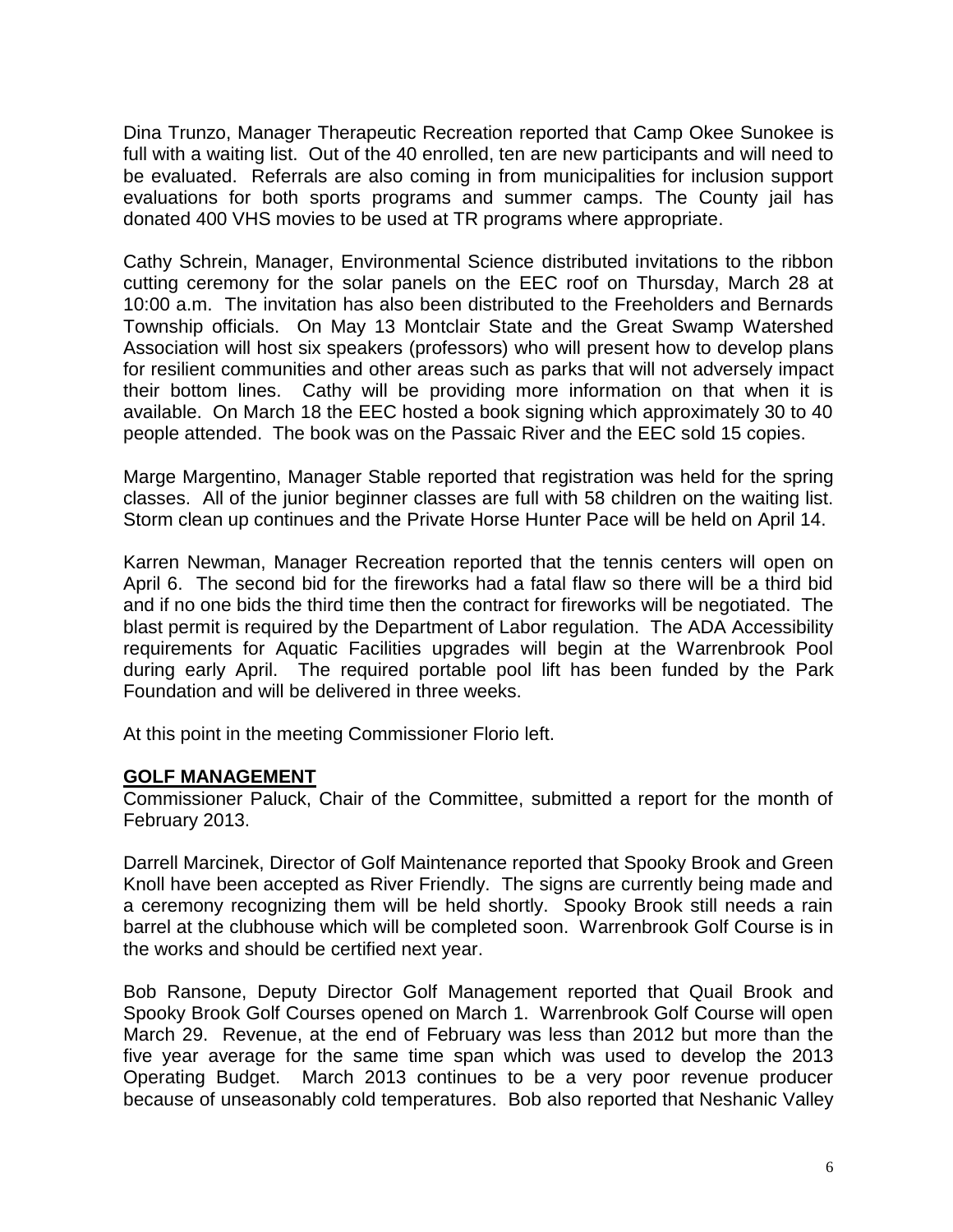hosted a walk through as part of the RFP procedure to procure a vendor for the food and beverage operation beginning in January 2014. There were five prospective bidders. An RFP for the food and beverage concessions at the other four courses will be posted on March 26.

## **INFORMATION MANAGEMENT**

A report for the month of February 2013 was submitted.

Alex Mathew, Manager, Information Management reported that the installation of the disaster recovery/backup system is completed. The system will be tested month to month and the data replication is set for every fifteen minutes. The hardware installation of the Gas Boy system at Natirar by the vendor is completed and work continues in programming the system at the Natirar maintenance building. The Wi-Fi installation at the EEC library and auditorium is completed and available to the public.

## **VISITOR SERVICES**

Commissioner Crosby, Chair of the Committee, submitted a report for the month of February 2013.

Dave Dendler, Manager, Park Rangers reported that trail assessments continue. Dave has hired five seasonals of the eight available positions. The Adopt-A-Boulder event will be held on Saturday, April 20 and Sunday, April 21.

## **PROPERTY MANAGEMENT**

Commissioner Crosby, Chair of the Committee, submitted a report for the month of February 2013.

Don Korbobo, Property Management Coordinator reported that the farming license for the Carrier Parcel has been awarded for the entire parcel. Don has split the parcel into North and South Parcels for the April bid opening for the hunting rights.

## **PLANNING AND LAND ACQUISITION**

Commissioner Haines, Chair of the Committee, submitted a report for the month of February 2013.

Tom Boccino, Parks Section Principal Planner, Land Acquisition reported that negotiations continue on various properties and has been working with Adam Slutsky on Capital projects.

# **CAPITAL FACILIITES – CONSTRUCTION and ENGINEERING**

A report for the month of February 2013 was submitted.

## **PARK MAINTENANCE & HORTICULTURE**

Commissioner Consiglio, Chair of the Committee, submitted a report for the month of February 2013.